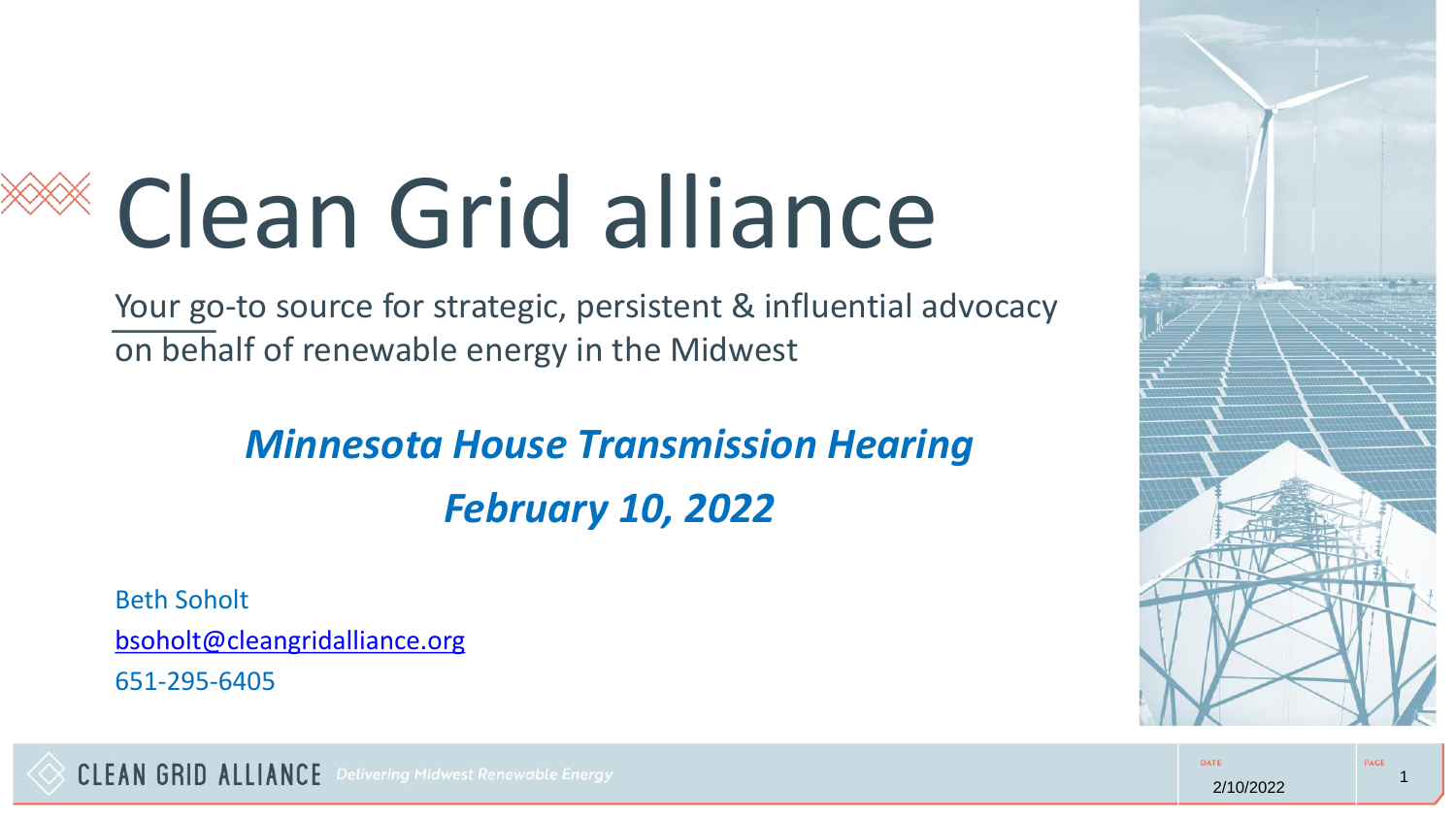### Who are we?



Clean Grid Alliance (CGA) is a nonprofit organization that works to advance renewable energy in the Midwest (formerly Wind on the Wires)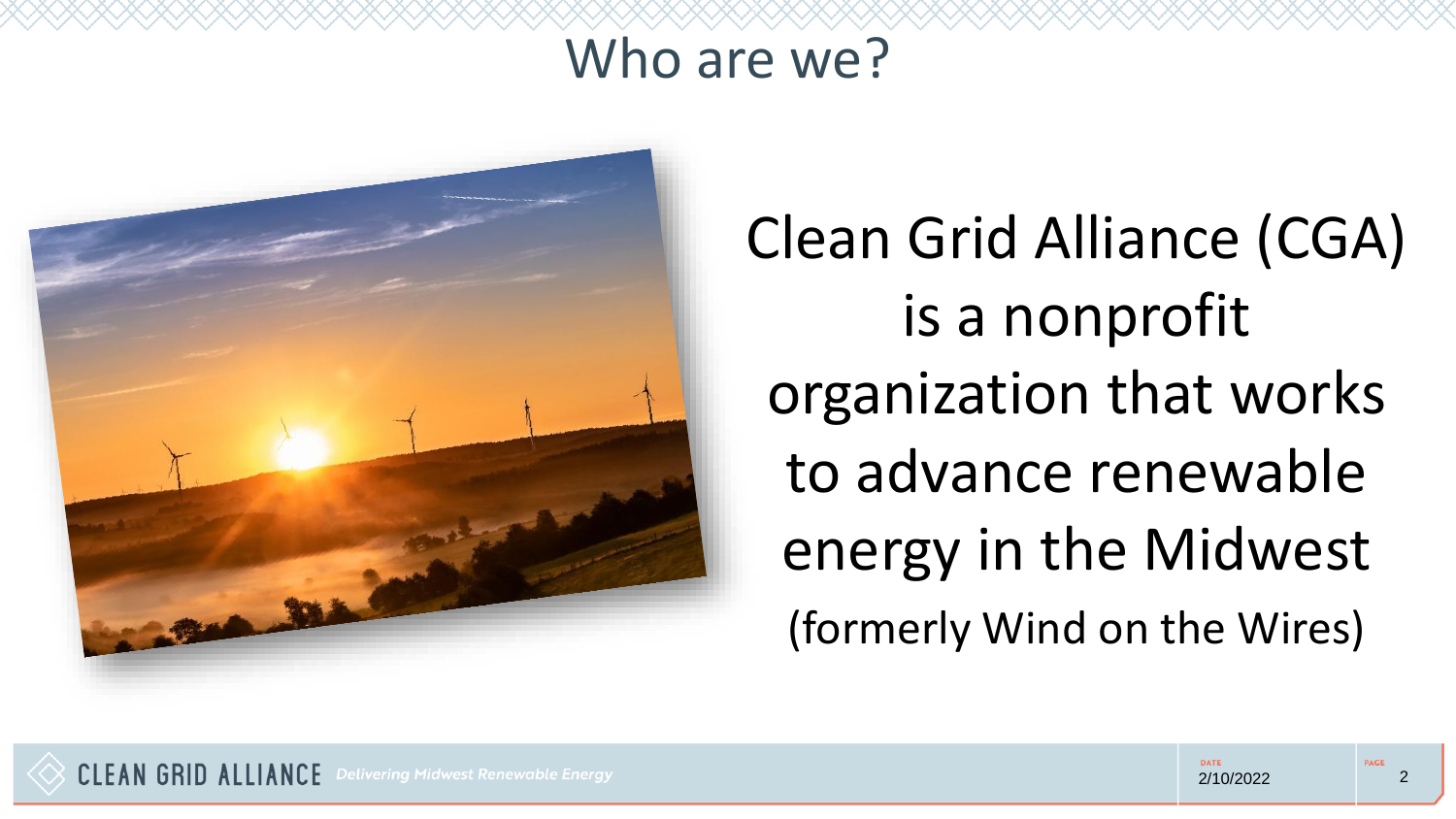### What we do

### Four Main Areas of Work



Stimulating market conditions that create a demand for renewables through policy initiatives at state legislatures.



#### **TRANSMISSION**

Ensuring there is adequate access to the MISO electric grid for renewables, and transmission projects are completed promptly.



Engaging in regulatory and resource planning processes to support transmission and ensure renewables are included in the energy resource mix.



Providing ongoing public education and outreach to achieve broad support and acceptance of renewables.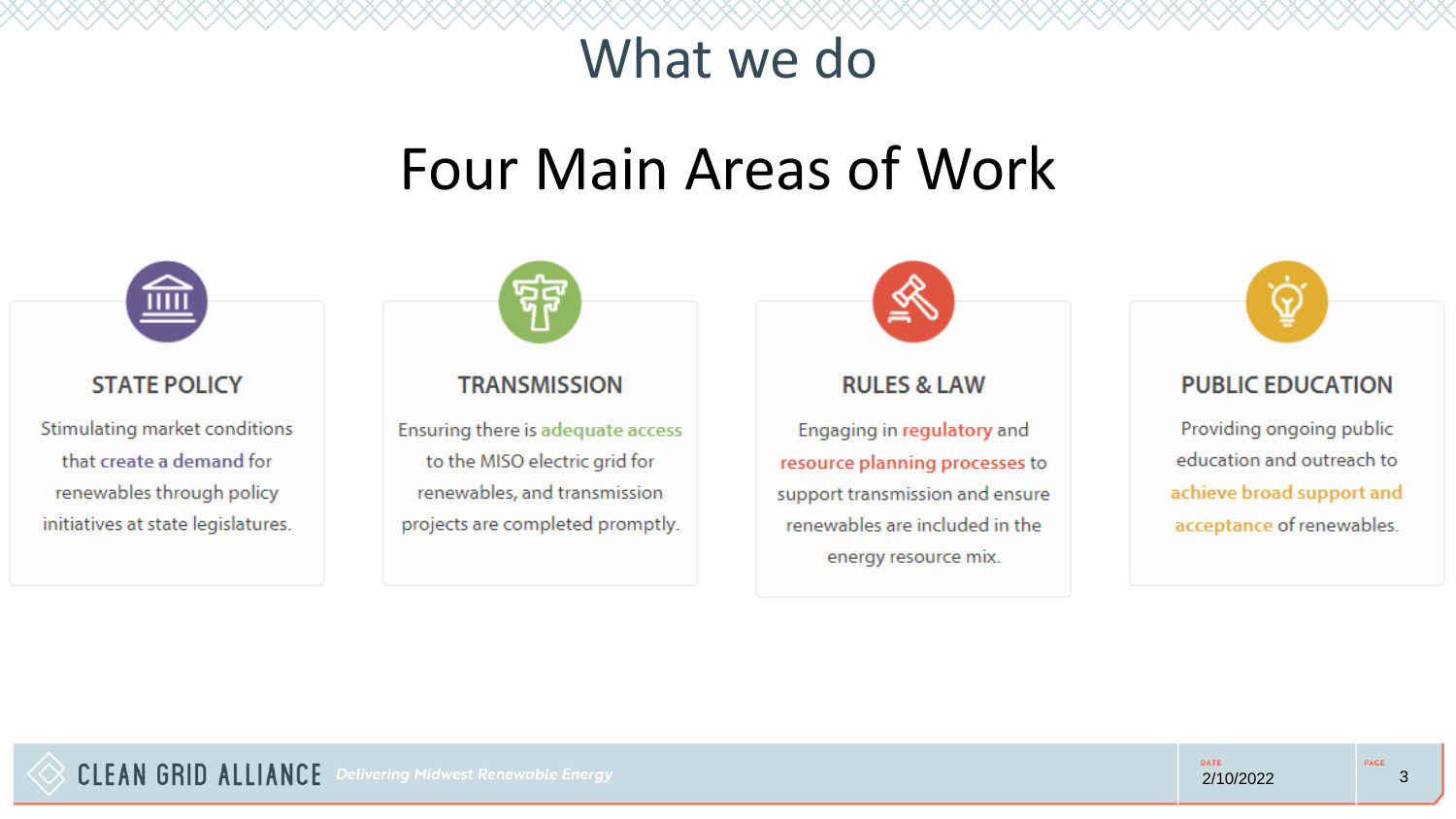### Clean grid alliance legislative/regulatory work

- Wind on the Wires helped put renewable energy requirements (RPS/RES) in place in Midwest states; Clean Grid Alliance now focusing on carbon reduction/grid reliability with changing resource mix
- Lack of transmission capacity has been a bottleneck from the early 2000's; CapX projects provided economic, reliability and public policy benefits (including interconnecting renewables)
- Actively participate in electric utilities Integrated Resource Plans
- Current work includes focus on taxes, siting, Prime Farm Land, decommissioning, vegetative management, regulatory reform (keeping MN competitive compared to neighboring states), advancing transmission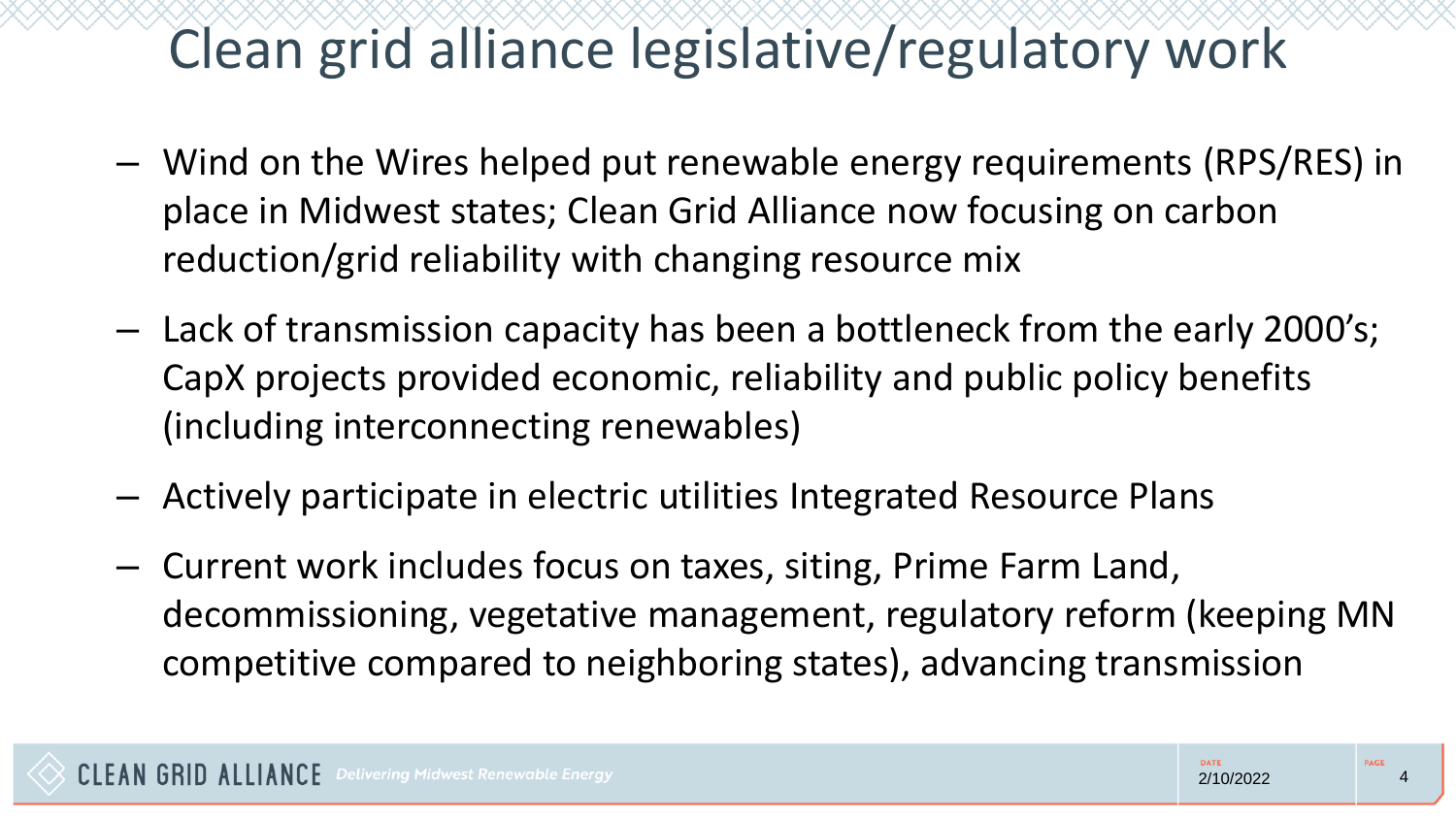## Clean grid alliance MISO/Transmission work

- **Clean Grid Alliance** has been extensively involved in transmission planning, system operations and market issues since 2001; 2011 MVP transmission portfolio (17 lines) facilitating thousands of MW of renewables
- Although wind development will continue, **Clean Grid Alliance** is working extensively at MISO on solar issues – how to dispatch solar resources in interconnection studies; transmission to unlock clogged interconnection queue; other key market/operation issues
- Worked for the last 5+ years to drive next portfolio of new transmission in Long Range Transmission Planning (LRTP) process; Tranche 1 set of lines slated for MISO board approval June 2022
- Intervened/supported with testimony 10 (of 17) MVP lines in state regulatory approval process; currently in litigation supporting construction of Cardinal Hickory Creek 345kV transmission line

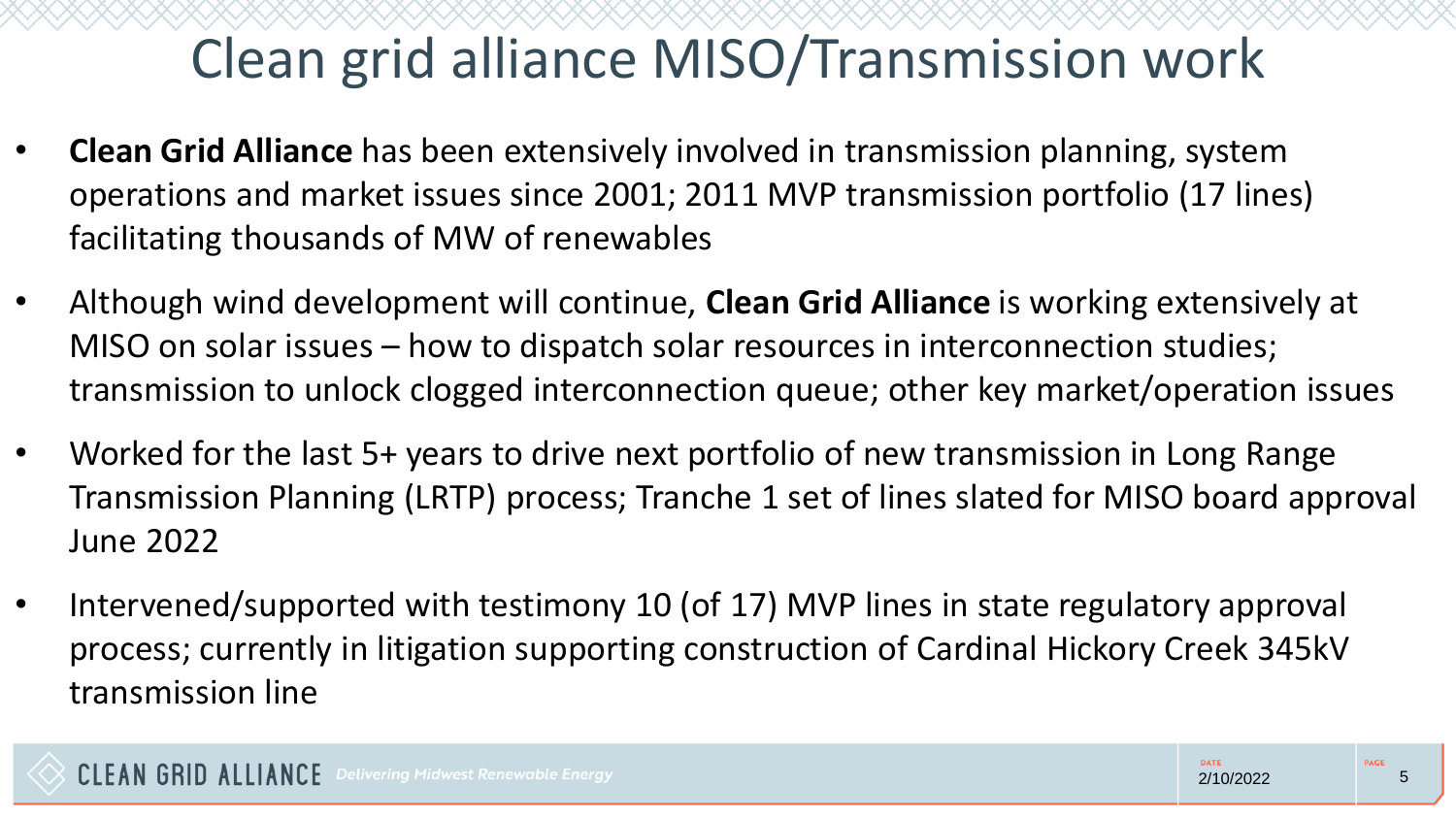### How can Minnesota legislature help with transmission?

- Encourage Minnesota utilities to jointly plan and own new transmission
- Continue clear message to MISO on the State of Minnesota's expectations, **including timing**, regarding carbon reduction and electrifying Minnesota's economy; these opportunities will require a much different grid than we have today
- Appropriate regulatory reform
- Transmission siting/routing challenges use existing ROW; look at roadway ROW where appropriate
- Capture opportunities from federal Infrastructure Bill, BBB